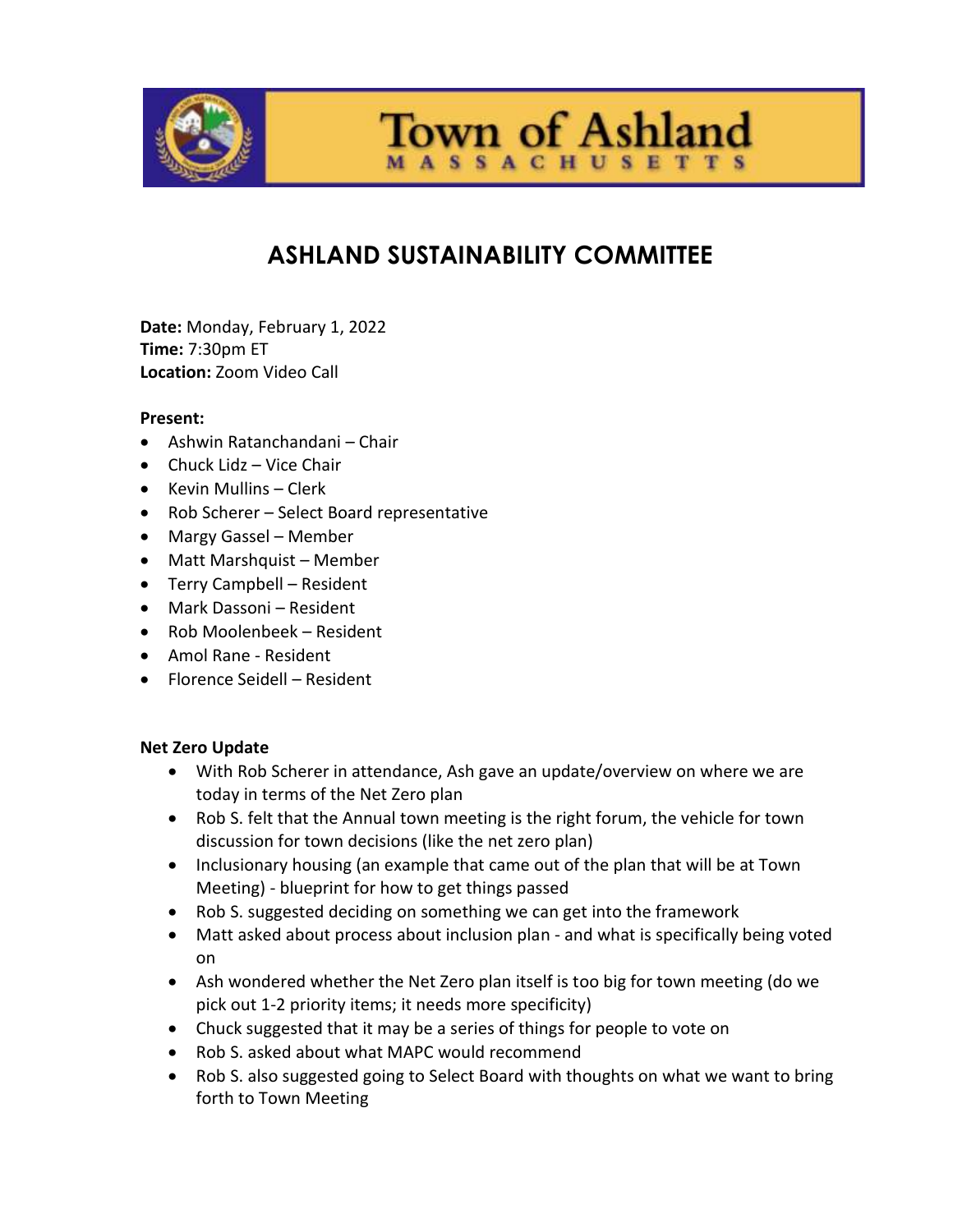- Ash mentioned ideas of representatives from various committees in order to colead/collaborate on various initiatives; Suggested Committee provide a status update at Town Meeting with overview of major initiatives and bring specific elements (like a tree bylaw) that require a decision/vote
- Path may be a set of public hearings in advance of town meeting (provide forum for input/debate/discussion)
- Ash to reach out to Moderator Adam to get feedback; Rob S. to solicit feedback on approach from Select Board
- Warrant open until April 27th

## **Ashland Public Library update (Margy)**

- Neetha would like the Sustainability Committee to do a presentation in April at the Library; and to follow on with quarterly presentations
- Library inviting EV speaker in March (from Newton)
- Library put together some content suggestions:
	- $\circ$  Overview of the Sustainability Committee and our missions reminder of Resolution in 2019 to achieve Net Zero Greenhouse Gas Emissions by 2040
	- o Projects we are undertaking to reach this goal include
		- **Waste reduction**
		- Natural resource protection
		- Clean and efficient energy in buildings and transportation
		- **Promoting curbside composting**
		- Reducing single use plastic
	- o Margy's content suggestion quarter over quarter:
	- o July 2022
		- **Naste Reduction**
		- Zero waste
		- **Plastic**
		- **EXECOMPOST**
	- o October 2022
		- Nature-based Solutions to Climate Change
		- **Tree protection and preservation**
		- **EXECLIME CLIMATE COMMUNITY PROJECTS**
	- o January 2023
		- **EXECLED Energy and Energy Efficiency for Buildings**
		- Ashland's aggregation program
		- Opportunities for homeowners including solar and electrification
	- o April 2023
		- **Clean Energy for Transportation**